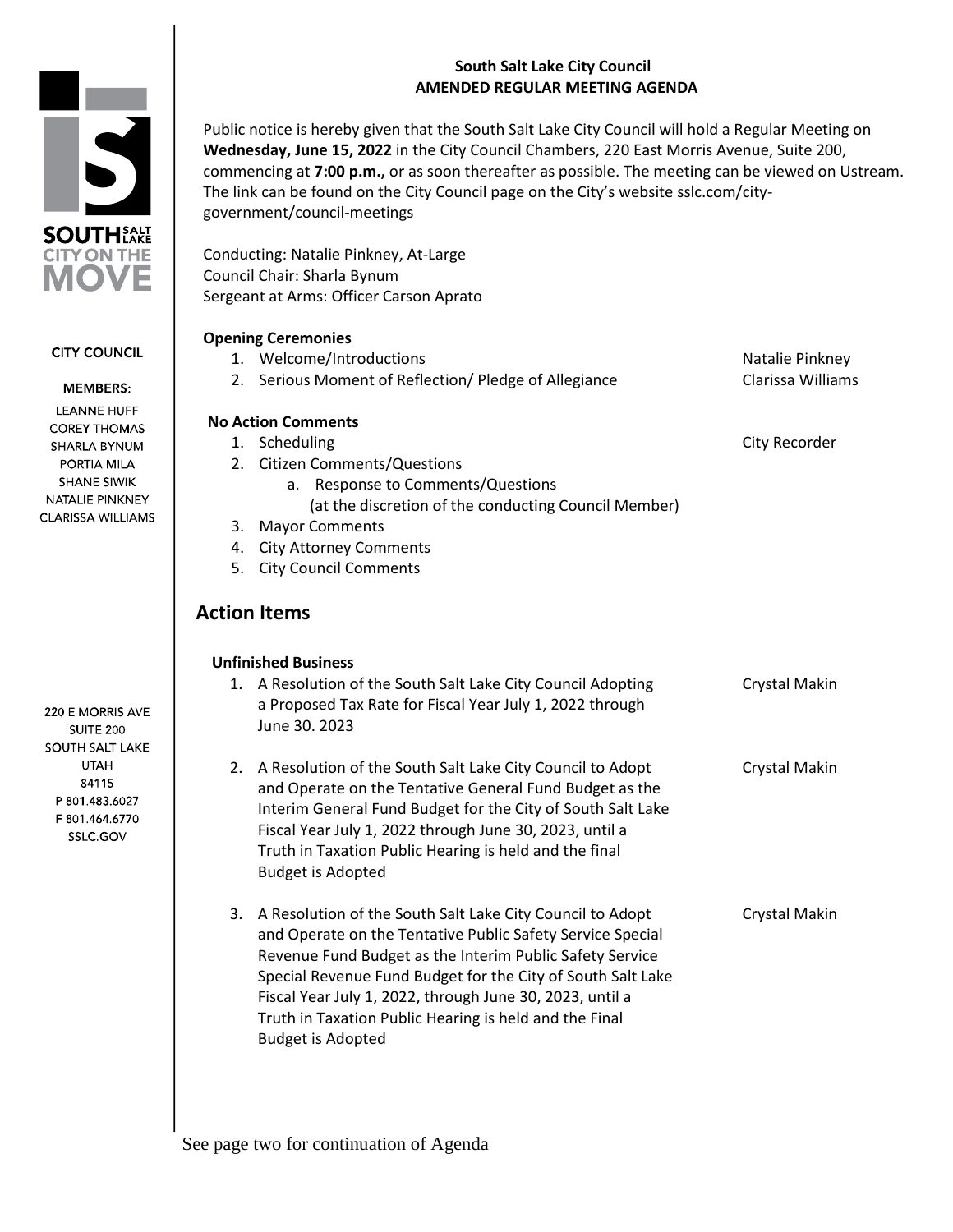|    | South Salt Lake City Council Regular Meeting                                                                                                                                                                                                                                                                                                                          | June 15, 2022 Page 2 |
|----|-----------------------------------------------------------------------------------------------------------------------------------------------------------------------------------------------------------------------------------------------------------------------------------------------------------------------------------------------------------------------|----------------------|
|    | 4. A Resolution of the South Salt Lake City Council to Adopt<br>and Operate on the Tentative Lease Debt Service Fund<br>Budget as the Interim Tentative Lease Debt Service Fund<br>Budget for the City of South Salt Lake Fiscal Year July, 2022,<br>through June 30, 2023, until a Truth in Taxation Public<br>Hearing is held and the Final Budget is Adopted       | Crystal Makin        |
|    | 5. A Resolution of the South Salt Lake City Council to Adopt<br>and Operate on the Tentative Capital Improvements Fund<br>Budget as the Interim Tentative Capital Improvements Fund<br>Budget for the City of South Salt Lake Fiscal Year July 1, 2022,<br>through June 30, 2023, until a Truth in Taxation Public Hearing<br>is held and the Final Budget is Adopted | Crystal Makin        |
|    | 6. A Resolution of the South Salt Lake City Council to Adopt and<br>Operate on the Tentative Water Utility Fund Budget as the<br>Interim Tentative Water Utility Fund Budget for the City of<br>South Salt Lake Fiscal Year July 1, 2022, through June 30, 2023,<br>until a Truth in Taxation Public Hearing is held and the Final<br><b>Budget is Adopted</b>        | Crystal Makin        |
| 7. | A Resolution of the South Salt Lake City Council to Adopt and<br>Operate on the Tentative Wastewater Utility Fund Budget as<br>the Interim Tentative Wastewater Utility Fund Budget for the<br>City of South Salt Lake Fiscal Year July 1, 2022, through June 30,<br>2023, until a Truth in Taxation Public Hearing is held and the<br>Final Budget is Adopted        | Crystal Makin        |
| 8. | A Resolution of the South Salt Lake City Council to Adopt and<br>Operate on the Tentative Solid Waste Fund Budget as the<br>Interim Tentative Solid Waste Fund Budget for the City of<br>South Salt Lake Fiscal Year July 1, 2022, through June 30, 2023,<br>until a Truth in Taxation Public Hearing is held and the Final<br><b>Budget is Adopted</b>               | Crystal Makin        |
| 9. | A Resolution of the South Salt Lake City Council to Adopt and<br>Operate on the Tentative Stormwater Utility Fund Budget as the<br>Interim Tentative Stormwater Utility Fund Budget for the City of<br>South Salt Lake Fiscal Year July 1, 2022, through June 30, 2023, until<br>a Truth in Taxation Public Hearing is held and the Final Budget is<br>Adopted        | Crystal Makin        |
|    | 10. A Resolution of the South Salt Lake City Council to Adopt and<br>Operate on the Tentative Insurance Reserve Fund Budget as the<br>Interim Tentative Insurance Reserve Fund Budget for the City of<br>South Salt Lake Fiscal Year July, 2022, through June 30, 2023, until<br>a Truth in Taxation Public Hearing is held and the Final Budget is<br>Adopted        | Crystal Makin        |